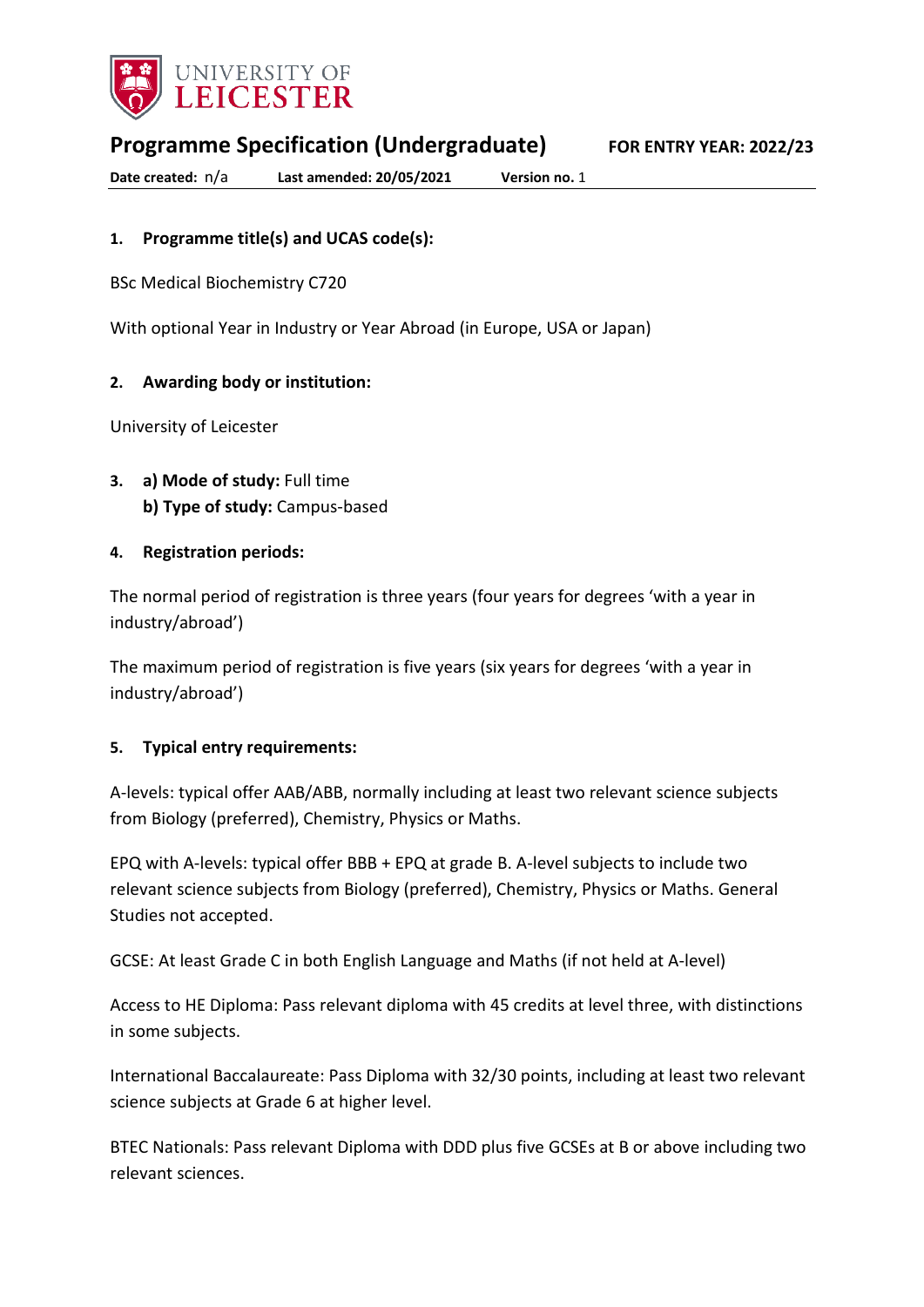For the aims, learning outcomes and application criteria for the GCSA Year Abroad please see <https://le.ac.uk/study/undergraduates/courses/abroad>

### **6. Accreditation of Prior Learning:**

Direct 2nd year entry is considered subject to completion of a level 4 programme of comparable content to those studies in year 1 of this programme, passing all modules and with a year mark of at least 65%.

### **7. Programme aims:**

The programme aims to provide:

• a flexible teaching and learning programme of high quality that is informed by an active research environment in which students develop their own interests

• a stimulating and supportive working environment;

• an education that will enable graduates to follow a variety of careers including higher degrees and research;

and to enable students to:

• have a broad appreciation of biochemical and related disciplines with an emphasis on human health and disease, and advanced knowledge of one or more areas including appreciation of aspects of the underpinning research;

• develop a range of skills including practical and transferable skills;

• gain experience, within the 4 year Industry/abroad options, work in an external research laboratory or an American, Japanese or another European University.

### **8. Reference points used to inform the programme specification:**

- QAA Benchmarking Statement
- University of Leicester Learning and Teaching Strategy 2016-2020
- University of Leicester Periodic Developmental Review Report
- External Examiners' reports (annual)

### **9. Programme Outcomes:**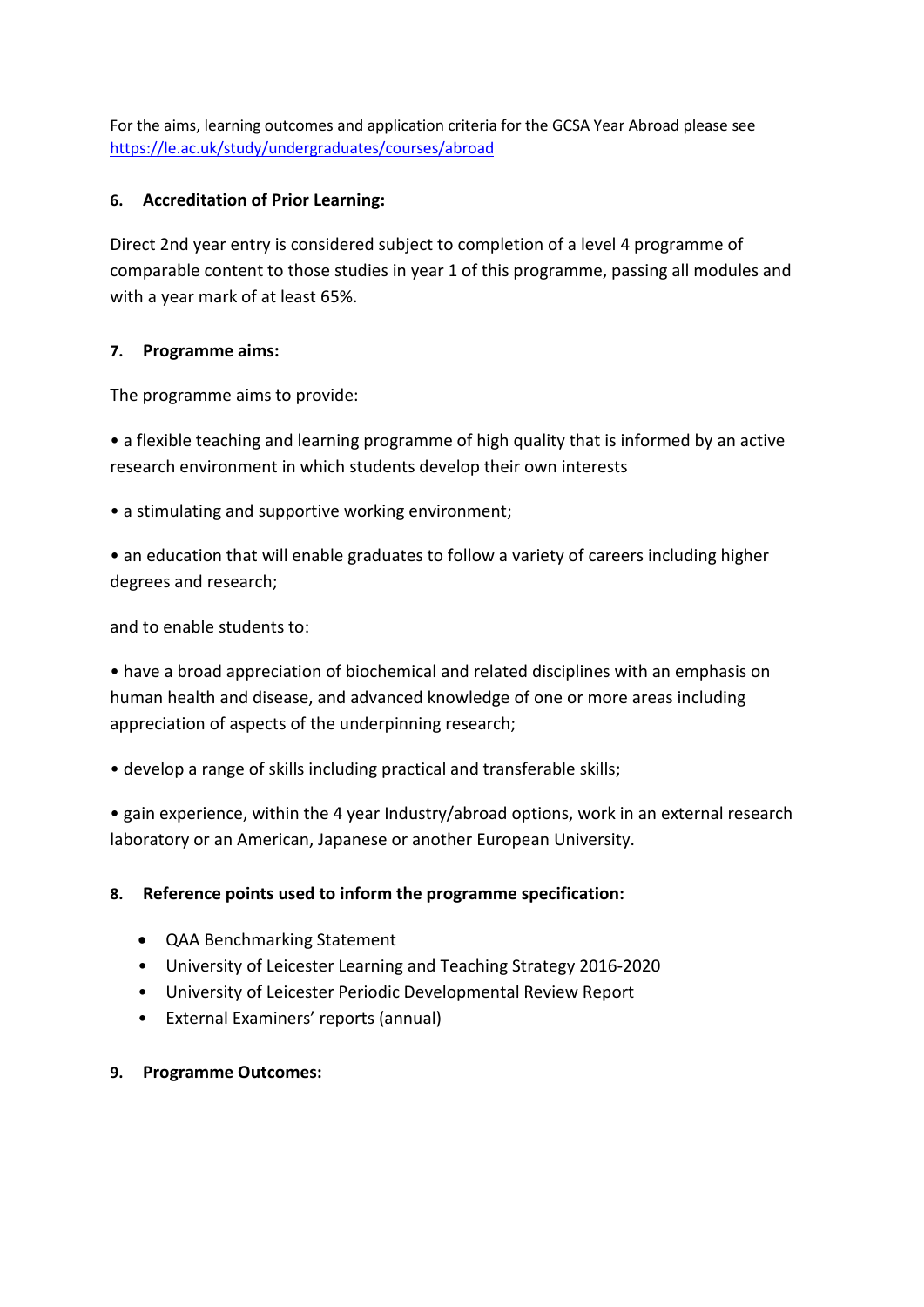| <b>Intended Learning</b>                           | <b>Teaching and Learning</b>                                      | <b>How Demonstrated?</b>       |  |
|----------------------------------------------------|-------------------------------------------------------------------|--------------------------------|--|
| <b>Outcomes</b>                                    | <b>Methods</b>                                                    |                                |  |
| (a) Discipline specific knowledge and competencies |                                                                   |                                |  |
|                                                    | (i) Mastery of an appropriate body of knowledge                   |                                |  |
| Demonstrate an                                     | Lectures, tutorials, seminars,                                    | Examination, coursework (e.g.  |  |
| awareness of main                                  | practical classes, computer                                       | practical reports, written     |  |
| principles of biological                           | classes, discussions, research                                    | reports, data analysis, field  |  |
| sciences, biomedical                               | projects, group work, directed                                    | reports, oral presentations,   |  |
| sciences and related                               | reading, resource-based                                           | group reports, video           |  |
| disciplines and explain                            | learning, and private study.                                      | production, poster production, |  |
| core concepts of their                             |                                                                   | dissertation)                  |  |
| chosen discipline.                                 |                                                                   |                                |  |
| Describe current areas of                          |                                                                   |                                |  |
| advance in their chosen                            |                                                                   |                                |  |
| specialisation(s) within                           |                                                                   |                                |  |
| Medical Biochemistry.                              |                                                                   |                                |  |
|                                                    | (ii) Understanding and application of key concepts and techniques |                                |  |
| Describe and apply safely                          | Lectures, tutorials, seminars,                                    | Examination and coursework     |  |
| appropriate experimental                           | practical classes, computer                                       |                                |  |
| procedures in medical                              | classes, discussions, research                                    |                                |  |
| biochemistry and                                   | projects, group work, directed                                    |                                |  |
| associated biological                              | reading, resource-based                                           |                                |  |
| sciences disciplines.                              | learning, and private study.                                      |                                |  |
| Apply a scientific approach                        |                                                                   |                                |  |
| to the solution of                                 |                                                                   |                                |  |
| problems in medical                                |                                                                   |                                |  |
| biochemistry and                                   |                                                                   |                                |  |
| appreciate the rationale of                        |                                                                   |                                |  |
| experimental design.                               |                                                                   |                                |  |
| Explain core concepts of                           |                                                                   |                                |  |
| their chosen discipline.                           |                                                                   |                                |  |
| (iii) Critical analysis of key issues              |                                                                   |                                |  |
| Demonstrate a capacity                             | Lectures, tutorials, seminars,                                    | Examination and coursework     |  |
| for critical scientific                            | practical classes, computer                                       |                                |  |
| analysis of issues in                              | classes, discussions, research                                    |                                |  |
| context of medical                                 | projects, group work, directed                                    |                                |  |
| biochemistry and                                   | reading, resource-based                                           |                                |  |
| associated biological                              | learning, and private study.                                      |                                |  |
| sciences disciplines                               |                                                                   |                                |  |
|                                                    |                                                                   |                                |  |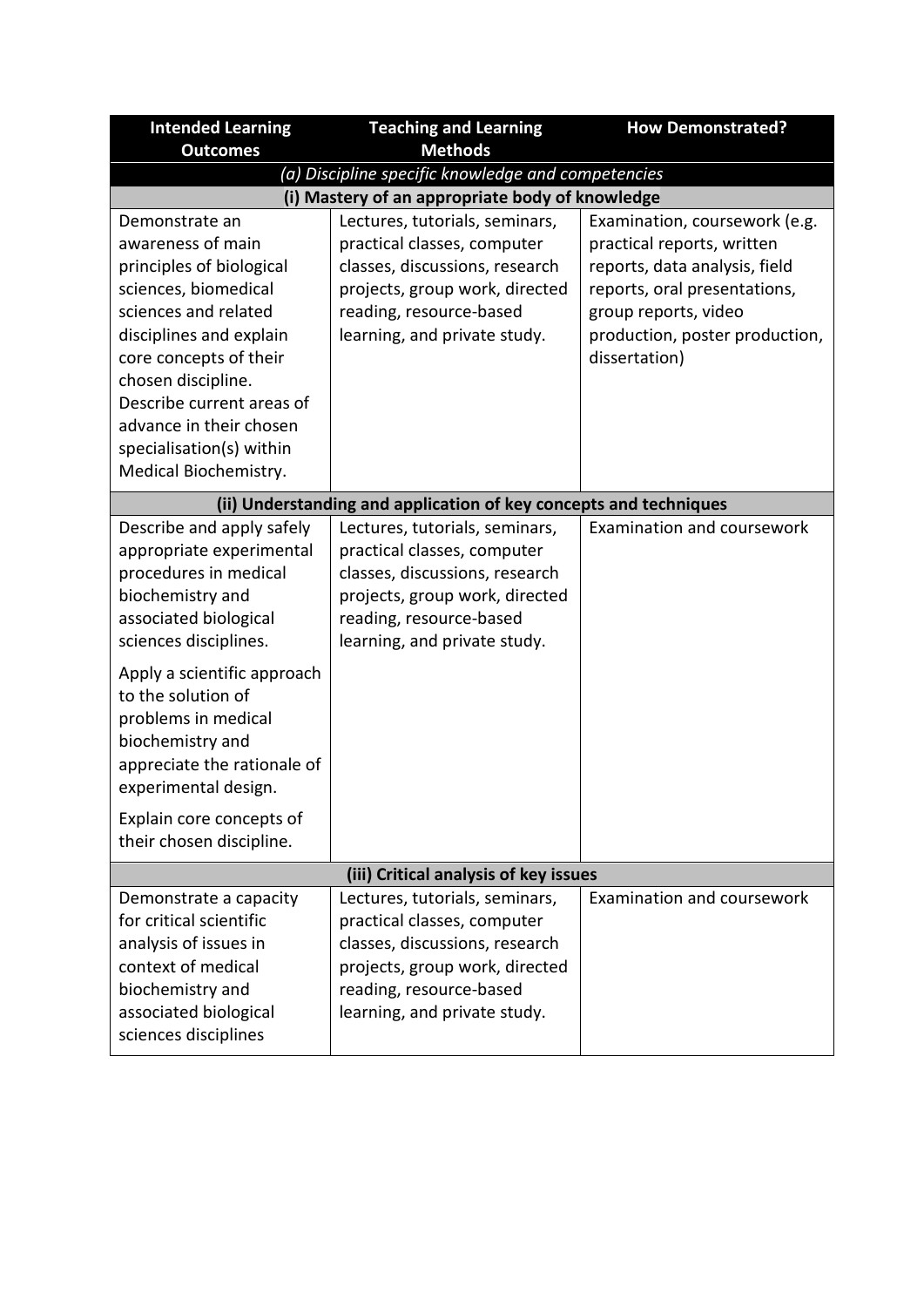| <b>Intended Learning</b>                    | <b>Teaching and Learning</b>                                | <b>How Demonstrated?</b>   |  |
|---------------------------------------------|-------------------------------------------------------------|----------------------------|--|
| <b>Outcomes</b>                             | <b>Methods</b>                                              |                            |  |
|                                             | (iv) Clear and concise presentation of material             |                            |  |
| Communicate orally and in                   | Lectures, tutorials, seminars,                              | Examination and coursework |  |
| writing concepts and                        | practical classes, computer                                 |                            |  |
| arguments in medical                        | classes, discussions, research                              |                            |  |
| biochemistry and                            | projects, group work, directed                              |                            |  |
| associated biological                       | reading, resource-based                                     |                            |  |
| sciences disciplines                        | learning, and private study.                                |                            |  |
|                                             | (v) Critical appraisal of evidence with appropriate insight |                            |  |
| Demonstrate the capacity                    | Lectures, tutorials, seminars,                              | Examination and coursework |  |
| to analyse and criticise                    | practical classes, computer                                 |                            |  |
| evidence from both                          | classes, discussions, research                              |                            |  |
| experimental procedures                     | projects, group work, directed                              |                            |  |
| and the literature.                         | reading, resource-based                                     |                            |  |
|                                             | learning, and private study.                                |                            |  |
| (vi) Other discipline specific competencies |                                                             |                            |  |
| In the year in                              | Laboratory work, research                                   | Research report, practical |  |
| industry/abroad                             | project                                                     | reports.                   |  |
| programmes, demonstrate                     |                                                             |                            |  |
| the capacity to work in an                  |                                                             |                            |  |
| industrial or other                         |                                                             |                            |  |
| research laboratory or                      |                                                             |                            |  |
| study in another                            |                                                             |                            |  |
| European, American or                       |                                                             |                            |  |
| Japanese University.                        |                                                             |                            |  |
|                                             | (b) Transferable skills                                     |                            |  |
| (i) Oral communication                      |                                                             |                            |  |
| Communicate orally, with                    | Tutorials, seminars, practical                              | Oral presentations, group  |  |
| clarity and coherence,                      | classes, computer classes,                                  | reports, tutorials.        |  |
| concepts and arguments                      | discussions, research projects,                             |                            |  |
| in medical biochemistry                     | group work.                                                 |                            |  |
| and associated biological                   |                                                             |                            |  |
| sciences disciplines                        |                                                             |                            |  |
|                                             | (ii) Written communication                                  |                            |  |
| Communicate in writing,                     | Tutorials, seminars, practical                              | Examination and coursework |  |
| with clarity and                            | classes, computer classes,                                  |                            |  |
| coherence, concepts and                     | discussions, research projects,                             |                            |  |
| arguments in medical                        | group work.                                                 |                            |  |
| biochemistry and                            |                                                             |                            |  |
| associated biological                       |                                                             |                            |  |
| sciences disciplines                        |                                                             |                            |  |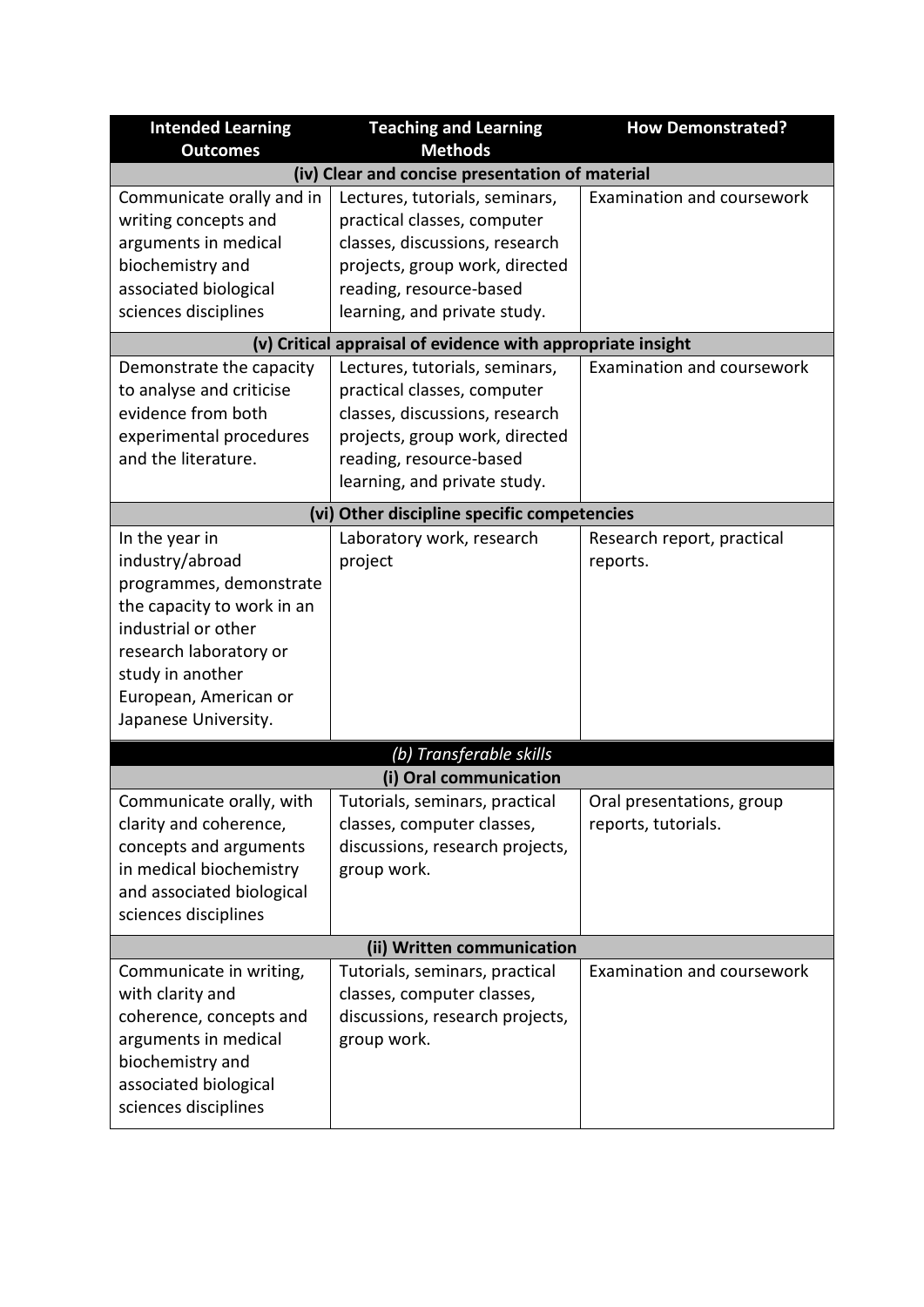| <b>Intended Learning</b>                                                                                                                                                               | <b>Teaching and Learning</b><br><b>Methods</b>                                                                                                                                                                               | <b>How Demonstrated?</b>                                             |  |
|----------------------------------------------------------------------------------------------------------------------------------------------------------------------------------------|------------------------------------------------------------------------------------------------------------------------------------------------------------------------------------------------------------------------------|----------------------------------------------------------------------|--|
| <b>Outcomes</b>                                                                                                                                                                        |                                                                                                                                                                                                                              |                                                                      |  |
| Demonstrate the effective<br>use of IT for accessing<br>databases and scientific<br>literature; manipulating,<br>processing and presenting<br>data; presenting written<br>assignments. | (iii) Information technology<br>Lectures, tutorials, seminars,<br>practical classes, computer<br>classes, discussions, research<br>projects, group work, directed<br>reading, resource-based<br>learning, and private study. | Examination and coursework                                           |  |
|                                                                                                                                                                                        | (iv) Numeracy                                                                                                                                                                                                                |                                                                      |  |
| Understand and<br>manipulate numerical<br>data, solve problems using<br>a variety of methods and<br>apply numerical and<br>statistical techniques to<br>data analysis.                 | Lectures, tutorials, seminars,<br>practical classes, computer<br>classes, discussions, nresearch<br>projects, group work, directed<br>reading, resource-based<br>learning, and private study.                                | Examination and coursework                                           |  |
|                                                                                                                                                                                        | (v) Team working                                                                                                                                                                                                             |                                                                      |  |
| Demonstrate the ability to<br>work as part of a group                                                                                                                                  | Tutorials, group work,<br>research projects.                                                                                                                                                                                 | Group reports, use of class<br>data to generate practical<br>reports |  |
| (vi) Problem solving                                                                                                                                                                   |                                                                                                                                                                                                                              |                                                                      |  |
| Apply a scientific approach<br>to the solution of<br>problems in the context of<br>medical biochemistry and<br>appreciate the rationale of<br>experimental design.                     | Lectures, tutorials, seminars,<br>practical classes, computer<br>classes, discussions, research<br>projects, group work, directed<br>reading, resource-based<br>learning, and private study.                                 | Examination and coursework                                           |  |
| (vii) Information handling                                                                                                                                                             |                                                                                                                                                                                                                              |                                                                      |  |
| Demonstrate the capacity<br>to access a variety of<br>resource materials and to<br>analyse evidence from<br>both experimental<br>procedures and the<br>literature.                     | Lectures, tutorials, seminars,<br>practical classes, computer<br>classes, discussions, research<br>projects, group work, directed<br>reading, resource-based<br>learning, and private study.                                 | Examination and coursework                                           |  |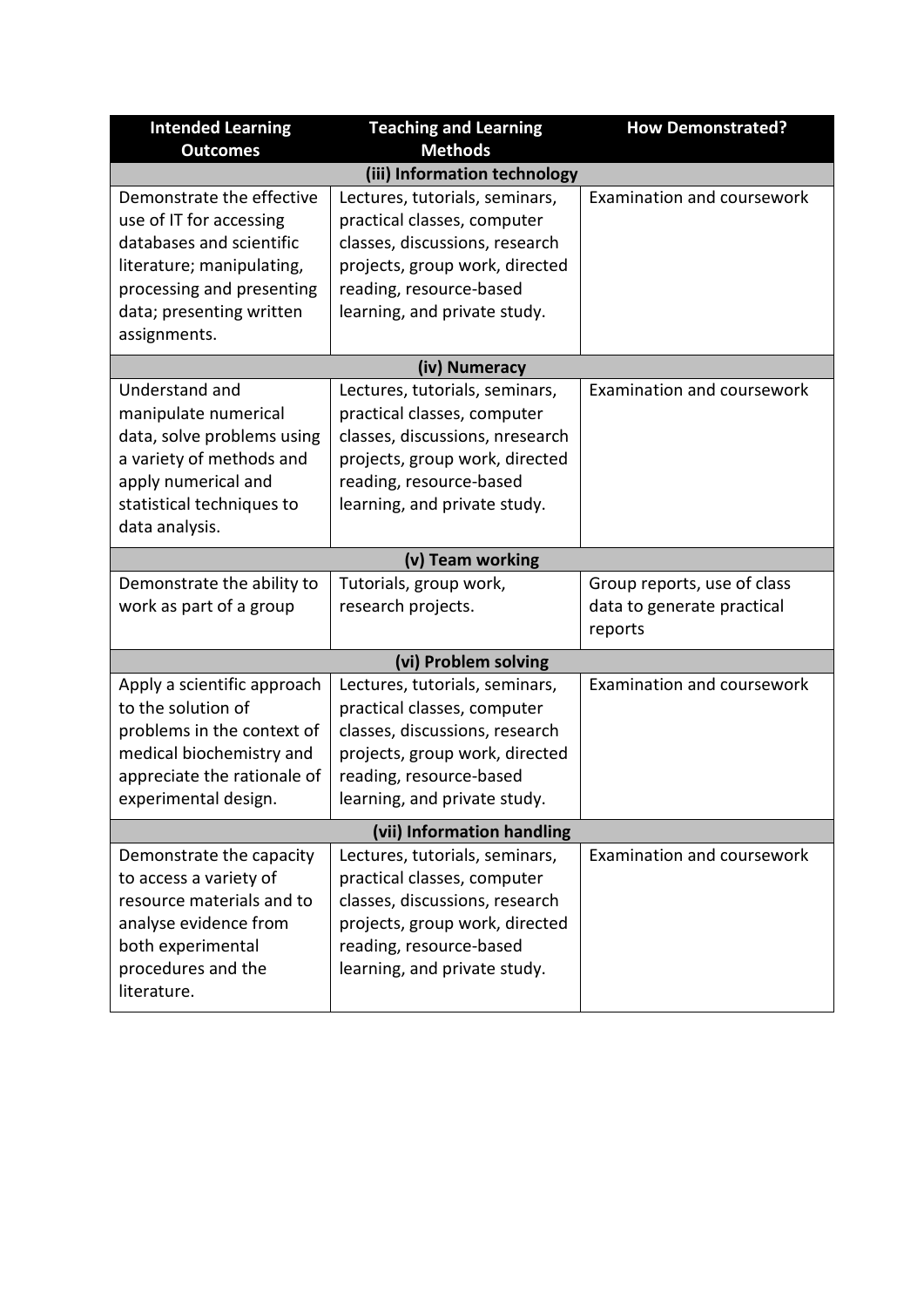| <b>Intended Learning</b>                                                                                                                                                                                                                                                                                                 | <b>Teaching and Learning</b>                                                                                                                                                                                              | <b>How Demonstrated?</b>                                      |
|--------------------------------------------------------------------------------------------------------------------------------------------------------------------------------------------------------------------------------------------------------------------------------------------------------------------------|---------------------------------------------------------------------------------------------------------------------------------------------------------------------------------------------------------------------------|---------------------------------------------------------------|
| <b>Outcomes</b>                                                                                                                                                                                                                                                                                                          | <b>Methods</b>                                                                                                                                                                                                            |                                                               |
| (viii) Skills for lifelong learning                                                                                                                                                                                                                                                                                      |                                                                                                                                                                                                                           |                                                               |
| Demonstrate the<br>acquisition of the skills<br>and attributes necessary<br>for lifelong learning,<br>including: intellectual<br>independence, effective<br>time management, the<br>ability to work as part of a<br>team, the use of IT and<br>the capacity to access and<br>utilise a variety of<br>resource materials. | Lectures, tutorials, seminars,<br>practical classes, computer<br>classes, discussions, research<br>projects, group work, directed<br>reading, resource-based<br>learning, private study, career<br>development programme. | Examination, coursework,<br>personal development<br>planning. |

# **10. Progression points:**

In cases where a student has failed to meet a requirement to progress he or she will be required to withdraw from the course.

The programme follows the standard scheme of progression set out in Senate Regulation 5 with the following additional requirements.

The Board of Examiners reserves the right to determine the progression of students who carry failed credits but have the right to a further resit: where these credits are in modules that are pre-requisite for subsequent modules or where the student has a low overall level of attainment, the Board can require the student to resit the failed modules without residence rather than proceed to the next year carrying failed modules to be resat alongside the current modules.

In cases where a student has failed to meet a requirement to progress he or she will be required to withdraw from the course

# **11. Scheme of Assessment**

The programme follows the standard scheme of award and classification set out in Senate Regulation 5.

# **12. Special features:**

In year 1, students receive a broad education in core bioscience disciplines with a focus on biochemistry and cell biology, along with specific teaching in medical biosciences and key skills. In years 2 and 3, the core programme, including Medical Biochemistry modules specific to them, is supplemented with options from the Biological Sciences programme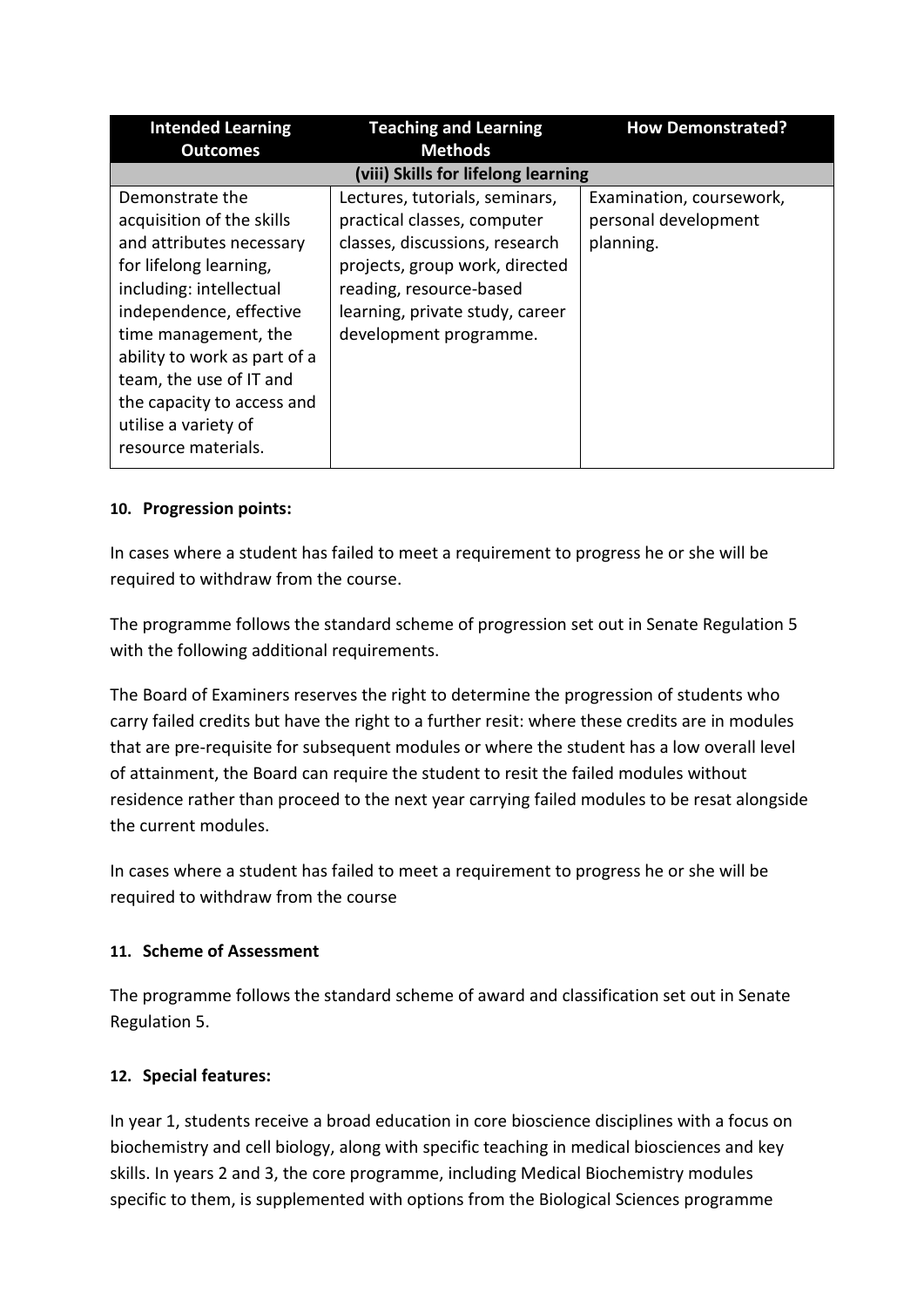Opportunities are available to take placements within related industries, or to study in other European, American or Japanese universities.

The School has a strong reputation for research and the range of staff expertise enables provision of research-led programmes that offer breadth and depth.

# **13. Indications of programme quality**

External examiner evaluations.

# **14. External Examiner(s) reports**

The details of the External Examiner(s) for this programme and the most recent External Examiners' reports for this programme can be found at **exampapers@Leicester** [log-in required]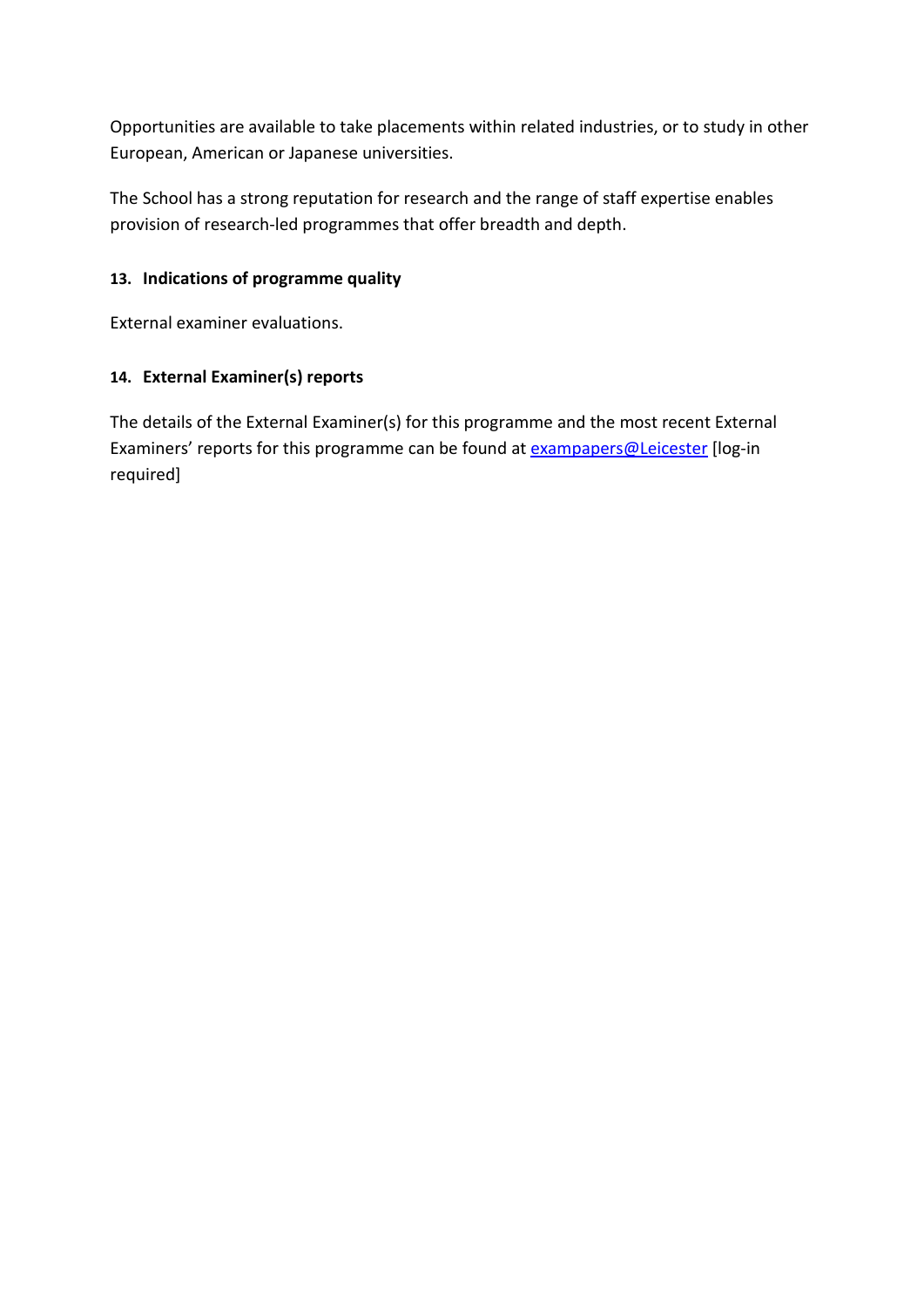# **Appendix 1: Programme structure (programme regulations)**

#### **Updates to the programme**

| Academic year<br>affected | <b>Module Code(s)</b> | Update |
|---------------------------|-----------------------|--------|
|                           |                       |        |
|                           |                       |        |
|                           |                       |        |
|                           |                       |        |

# **BSc Medical Biochemistry C720**

With optional Year in Industry or Year Abroad (in Europe, USA or Japan)

# **BSc Medical (Biochemistry)**

#### **Year 1**

#### *Semester 1*

| BS1030        | The Molecules of Life $-$ An Introduction to Biochemistry and Molecular<br>Biology (30)           |
|---------------|---------------------------------------------------------------------------------------------------|
| BS1040        | The Cell - An Introduction to Microbiology & Cell Biology (30)                                    |
| Semester 2    |                                                                                                   |
| <b>BS1050</b> | From Individuals to Populations - An Introduction to Genetics (15)                                |
| BS1060        | Multicellular Organisation - An Introduction to Physiology, Pharmacology<br>and Neuroscience (30) |
| MB1080        | An Introduction to Medical Bioscience (15)                                                        |
| Year 2        |                                                                                                   |
| Semester 1    |                                                                                                   |

*Core modules*

BS2000 Research Topic (15)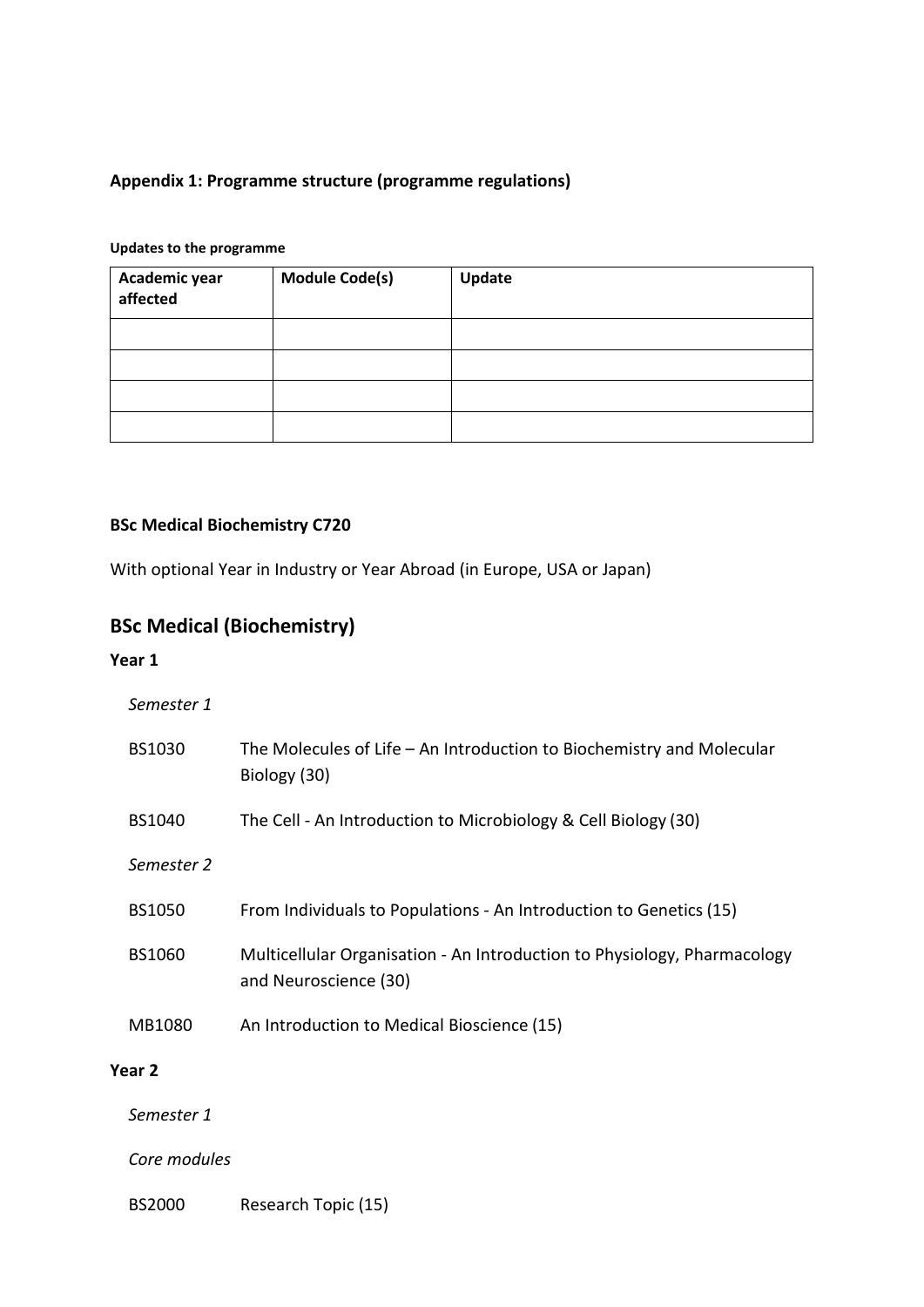MB2050 Medical Biochemistry (15)

*Choose TWO OR THREE modules from:*

*Semester 1*

*BS2092 Molecular and Cell Biology*

*Semester 2*

BS2093 Protein Control in Cellular Regulation (15)

BS2040 Bioinformatics (15)

*Semester 1*

*For semester 2, make the credits add up to 60 by choosing from the modules listed below: 1*

- BS2009 Genomes (15)
- BS2013 Physiology and Pharmacology (15)
- BS2015 Physiology of Excitable Cells (15)
- BS2030 Principles of Microbiology (15)
- MB2020 Medical Microbiology (15)

#### **Semester total: 60 credits**

*Semester 2*

*Core module*

BS2091 Biochemistry of Nucleic Acids (15)

*For semester 2, make the credits add up to 60 by choosing from the modules listed below: 1*

- BS2004 Contemporary Techniques in Biological Data Analysis (15)
- BS2014 Exercise Physiology and Pharmacology (15)
- BS2026 Genes, Development & Inheritance (15)
- BS2032 Immunology and Eukaryotic Microbiology (15)
- BS2033 Immunology and Eukaryotic Microbiology (with Science Enterprise Trip) (15)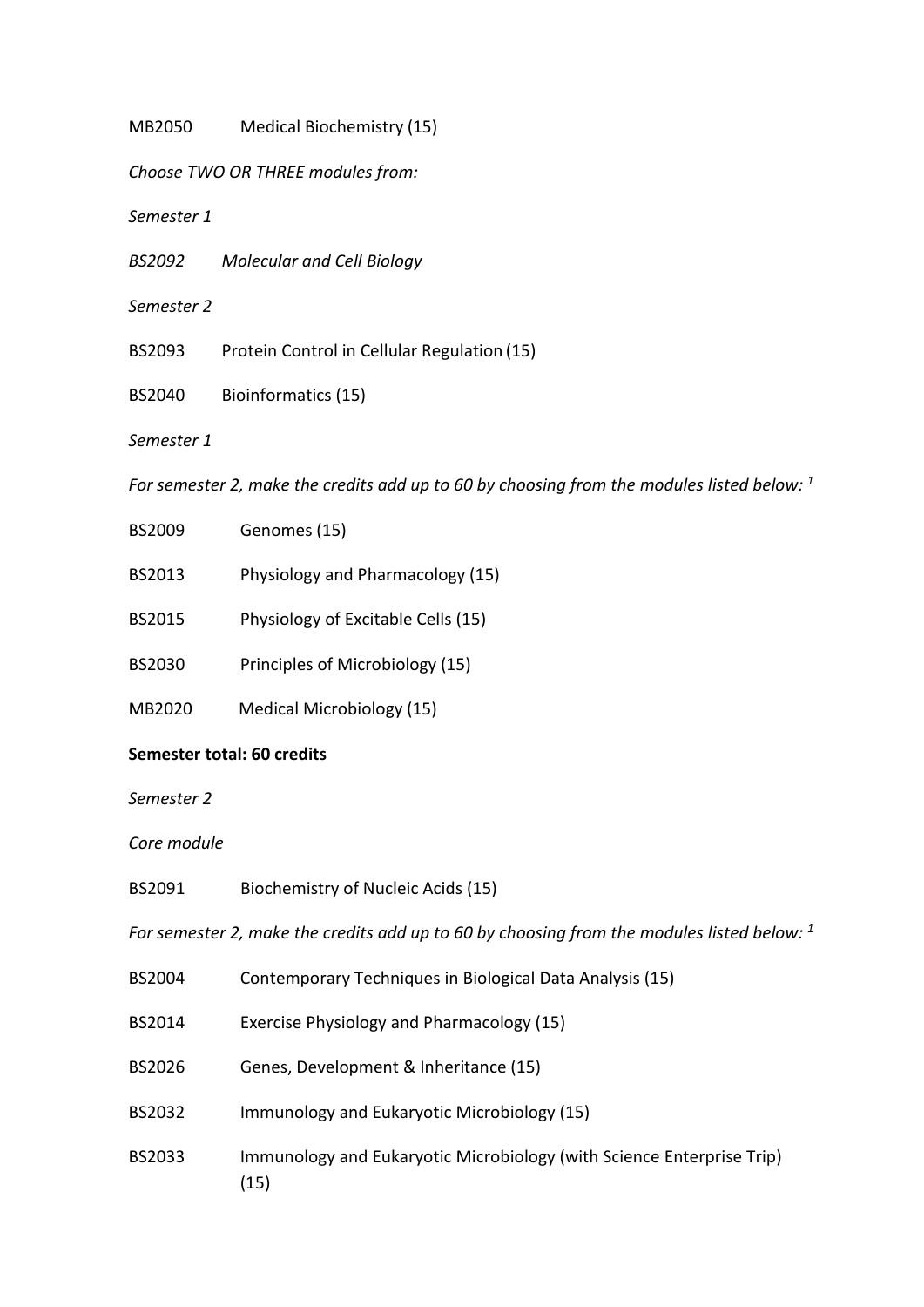BS2066 Behavioural Neurobiology (15)

BS2077 Neurobiology & Animal Behaviour (15)

### **Semester total: 60 credits**

#### **With a Year in Industry (option)**

*Core module:*

BS3400 Year in Industry Research Placement (0) (Year-long)

#### **Year 3**

*Semester 1*

Research Project: 30/45 credits.

## Choose ONE from the following five options:

|                   | i)   | BS3101    | Experimental Research Project A (15) and                |
|-------------------|------|-----------|---------------------------------------------------------|
|                   |      | BS3102    | Experimental Research Project B (30) (Year-long module) |
|                   |      | <b>OR</b> |                                                         |
|                   | ii)  | BS3201    | Analytical Research Project (30)                        |
|                   |      | <b>OR</b> |                                                         |
|                   | iii) | BS3301    | Education Research Project A (15) and                   |
|                   |      | BS3302    | Education Research Project B (30) (Year-long module)    |
|                   |      | <b>OR</b> |                                                         |
|                   | iv)  | BS3401    | Steered Experimental Research Project (30)              |
|                   |      | <b>OR</b> |                                                         |
|                   | v)   | BS3501    | Field Research Project A (Operation Wallacea) (15) and  |
|                   |      | BS3102    | Experimental Research Project B (30) (Year-long module) |
| Plus core module: |      |           |                                                         |

BS3010 Gene Expression: Molecular Basis & Medical Relevance (15)

*Choose ONE OR TWO modules from:*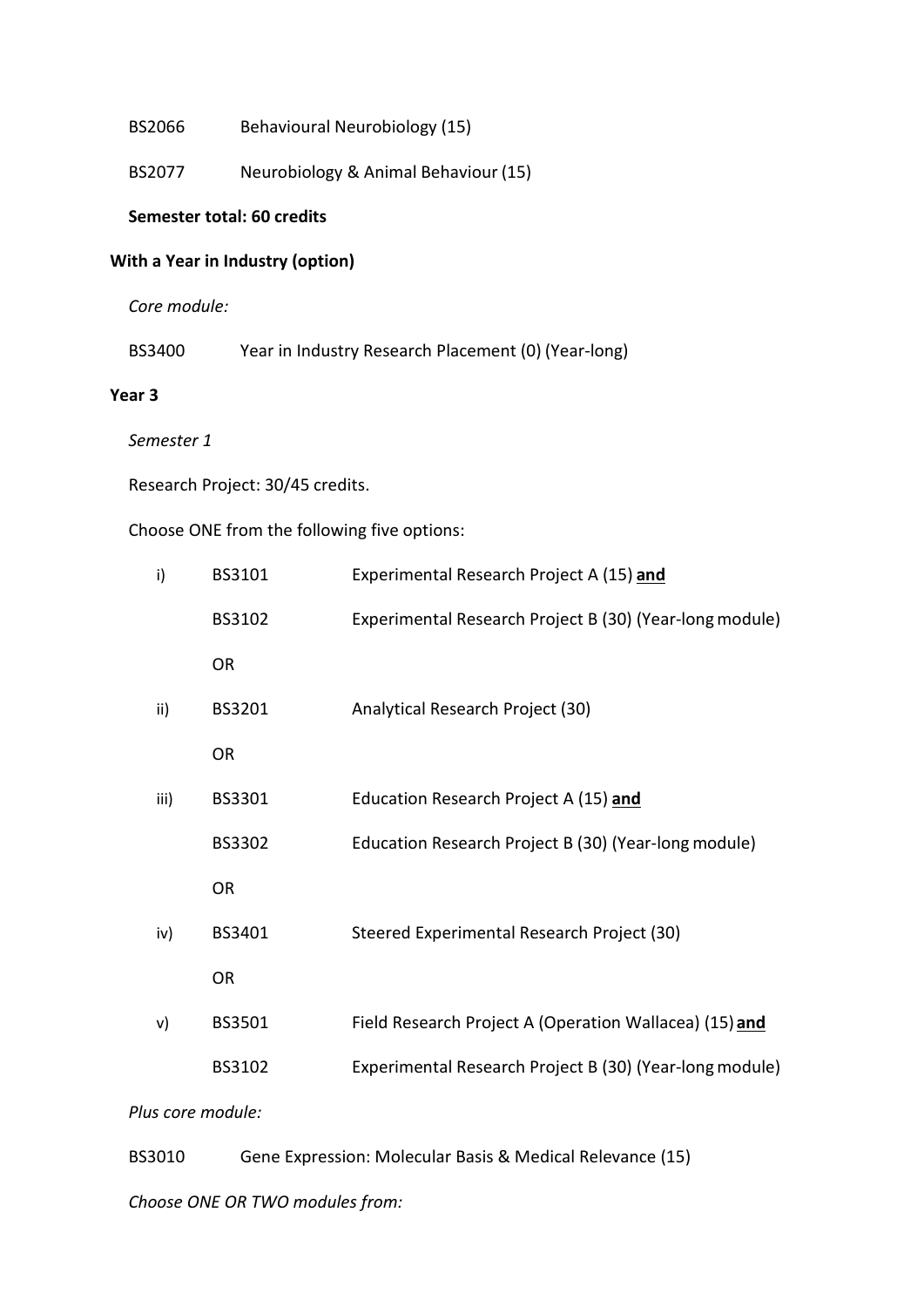#### *Semester 1*

- BS3070 Structural Biology (15)
- *Semester 2*
- BS3003 Cancer Cell & Molecular Biology (15)
- *Semester 1*

*For semester 1, make the credits add up to 60 by choosing from the modules listed below: 1*

| <b>BS3000</b>              | <b>Evolutionary Genetics (15)</b>                                                            |  |
|----------------------------|----------------------------------------------------------------------------------------------|--|
| <b>BS3015</b>              | Molecular and Cellular Immunology (15)                                                       |  |
| BS3031                     | Human Genetics (15)                                                                          |  |
| <b>BS3054</b>              | Molecular & Cellular Pharmacology (15)                                                       |  |
| <b>BS3055</b>              | <b>Molecular and Cellular Neuroscience</b>                                                   |  |
| <b>BS3064</b>              | Comparative Neurobiology (15)                                                                |  |
| <b>BS3068</b>              | Microbial Biotechnology (15)                                                                 |  |
| Semester total: 60 credits |                                                                                              |  |
| Semester 2                 |                                                                                              |  |
| Core module                |                                                                                              |  |
| MB3001                     | Biochemical Mechanisms of Human Disease (15)                                                 |  |
|                            | For semester 2, make the credits add up to 60 by choosing from the modules listed below: $1$ |  |
| BS3011                     | Microbial Pathogenesis and Genomics (15)                                                     |  |
| BS3013                     | Human and Environmental Microbiomics (15)                                                    |  |

- 
- BS3016 Neuroscience Futures (15)
- BS3033 Physiology, Pharmacology and Behaviour (15)
- BS3056 Cellular Physiology of the Cardiovascular System (15)

#### **Semester total: 60 credits**